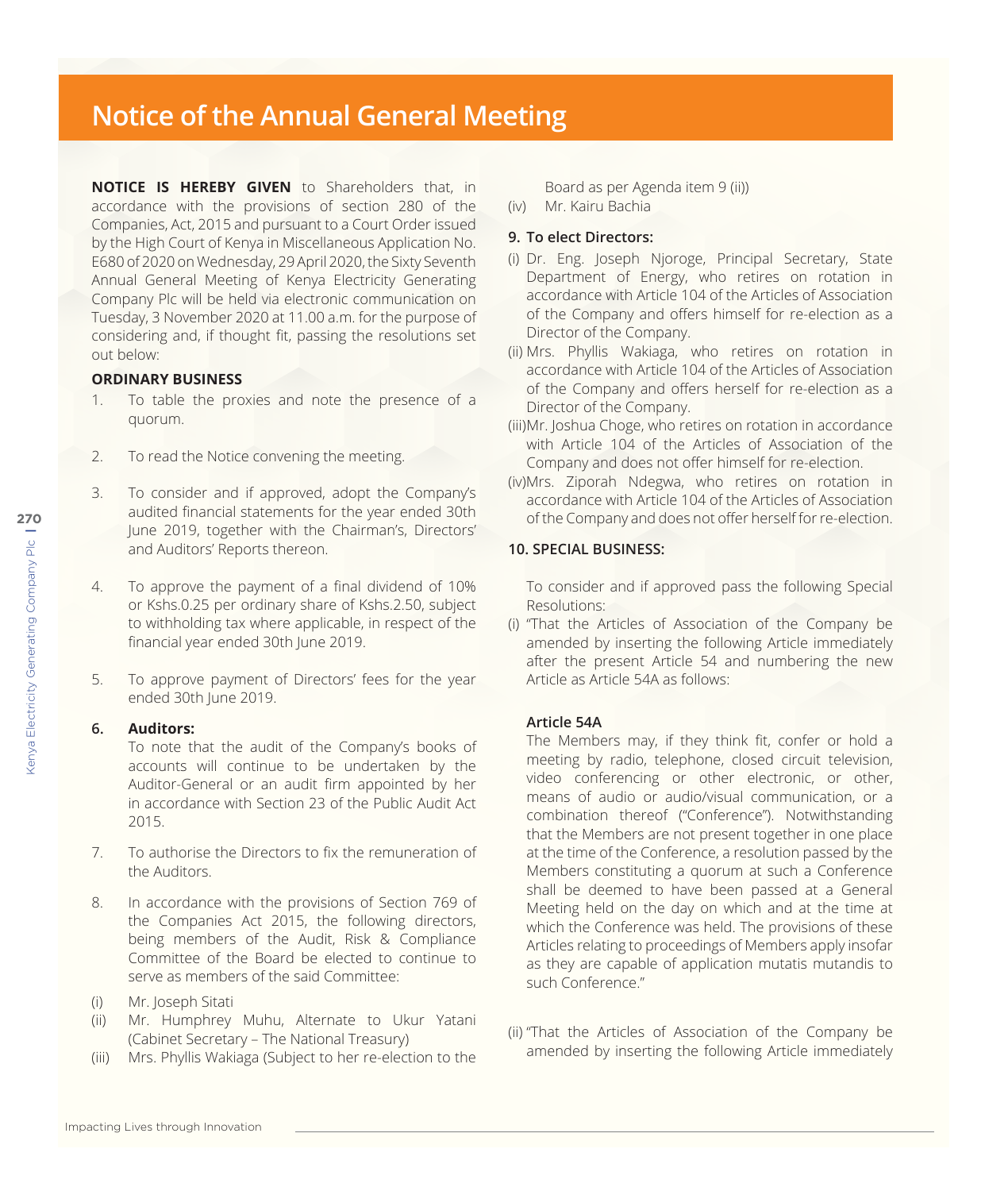after the present Article 108 and numbering the new Article as Article 108A as follows:

#### **Article 108A**

The Directors may, if they think fit, confer or hold a meeting by radio, telephone, closed circuit television, video conferencing or other electronic, or other, means of audio or audio/visual communication, or a combination thereof ("Conference"). Notwithstanding that the Directors are not present together in one place at the time of the Conference, a resolution passed by the Directors constituting a quorum at such a Conference shall be deemed to have been passed at a meeting of the Board held on the day on which and at the time at which the Conference was held. The provisions of these Articles relating to proceedings of Directors apply insofar as they are capable of application mutatis mutandis to such Conference."

11. To consider any other business for which due notice has been given.

#### **By Order of the Board**



**Paul K. Ndungi Company Secretary**

#### **8 October 2020**

## **NOTES:**

Shareholders will be able to register to follow the meeting, vote electronically or by proxy and may ask questions in advance before the date of the Annual General meeting in the manner detailed as follows:

(i) Owing to the ongoing Coronavirus 2019 (COVID-19) pandemic and the related Public Health Regulations and directives passed by the Government restricting public gatherings, it is impossible, for KenGen to hold a physical Annual General Meeting in the manner envisaged under the Articles of Association of the Company and section 280 of the Companies Act 2015. On 29 April 2020, the High Court of Kenya in Miscellaneous Application No. E680 of 2020, issued an order permitting any company listed on the Nairobi Securities Exchange to convene and conduct a virtual general meeting subject to receipt of a 'No Objection'

from the Capital Markets Authority ('CMA'). Relying on this court order, KenGen has convened and will conduct its virtual annual general meeting following receipt of a No Objection from the CMA.

- (ii) Shareholders wishing to participate in the meeting should register for the AGM by dialing \*483\*820# on their mobile telephone and follow the various prompts on the registration process.
- (iii) To complete the registration process, shareholders will need to provide their National ID/Passport Numbers which they used to purchase their shares and/or their CDSC Account Number. For assistance shareholders should dial the following helpline number: +254 709170 000/709170 016 from 9.00 a.m. to 3.00 p.m. from Monday to Friday. Shareholders outside Kenya should dial the helpline number for assistance during registration.
- (iv) Registration for the AGM opens on Friday, 9 October 2020 at 9.00 a.m. and will close on Saturday, 31 October 2020 at 5.00 p.m. Shareholders will not be able to register after this time.
- (v) In accordance with Article 137 of the Company's Articles of Association, the following documents may be viewed on the Company's website www.kengen. co.ke.
- (a) a copy of this Notice and the Proxy Form;
- (b) the Company's Annual Report & Audited Financial Statements for the year ended 30th June 2019;
- (c) a copy of the High Court Order in Miscellaneous Application No. E680 of 2020; and
- (d) a copy of the No Objection issued by the CMA.
- (vi) Any shareholder who is entitled to attend and vote at the Annual General Meeting is entitled to appoint a proxy to attend and vote in his/her stead. Such proxy need not be a member of the Company.
- (vii) A Proxy Form is provided with the Annual Report & Accounts. The Proxy Form can also be obtained from the Company's website www.kengen.co.ke or from Image Registrars Limited, Absa Towers (formerly Barclays Plaza), 5th Floor, Loita Street, P. O. Box 9287 – 00100, Nairobi, Kenya. Shareholders who do not wish